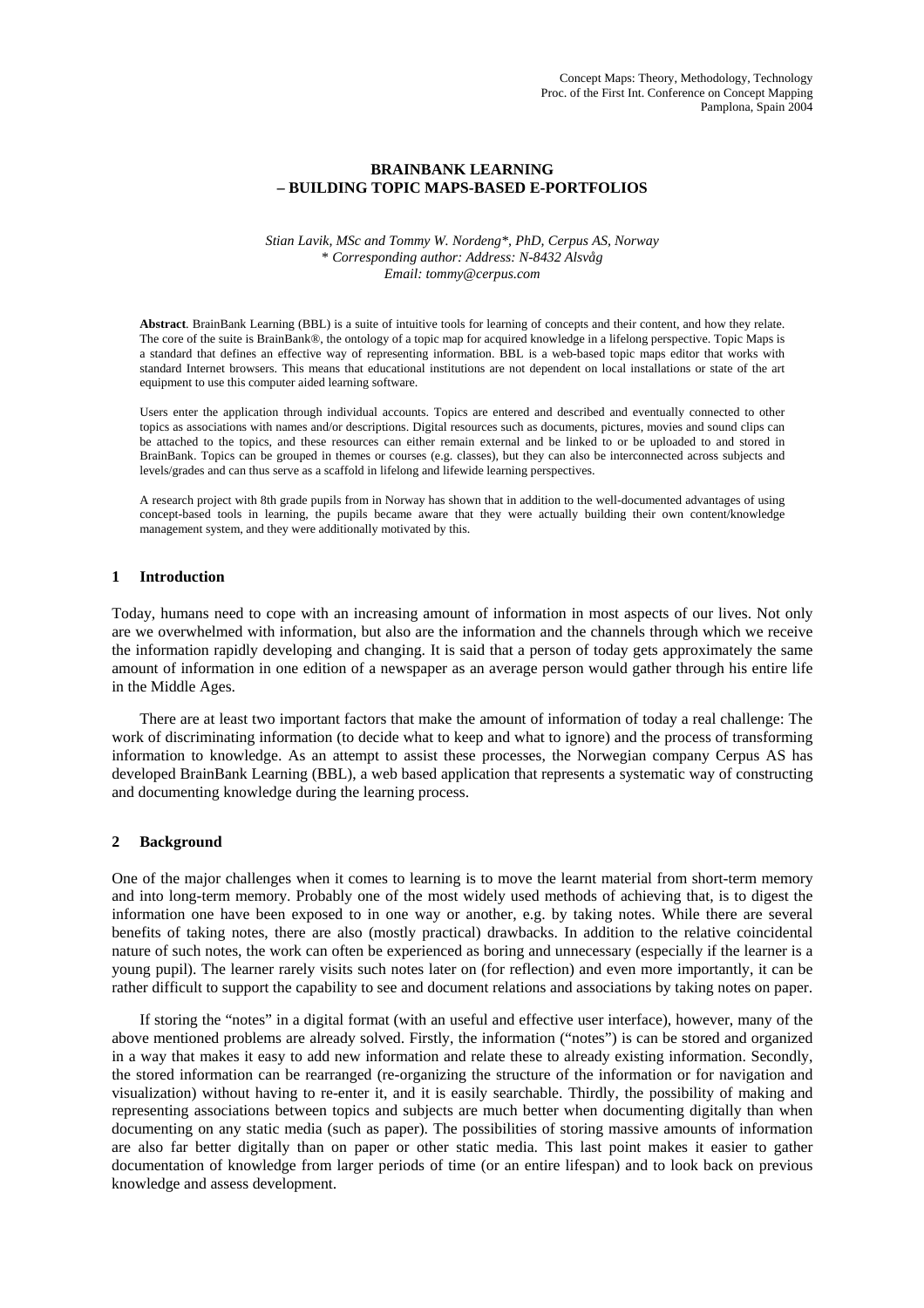There is another important aspect of documenting knowledge digitally, namely the possibilities for evaluation of the learner (especially important for teachers). If the students or pupils in a course or class document their learning digitally, it is possible to build solutions that enable teachers and supervisors to evaluate accurately. The assessment dimension is particularly promising if the digital production is organized and structured, e.g. as concepts maps [1].

Numerous computer-aided learning softwares exist to aid learning, web applications as well as offline systems. The tools vary from customized learning applications to edutainment and simple communication systems. However, several projects in Norway illustrate the need for a way of organizing and systematically navigation in the information chaos. Abundant digital resources and tools do not necessarily solve any problems if they by the end of the day contribute to increase the chaotic pressure of information on the learners.

## **3 BBL**

BBL was designed to be a tool for meaningful learning [2] within a constructivist learning environment [3,4]. The tool was inspired by the ideas of knowledge building developed by Joseph D. Novak and colleagues [5]. Although the software has some similarities with concept mapping as defined by Novak [6-8], there are some clear differences: It is not hierarchical and it does not (yet) support a map-like graphical display of the knowledge structures. However, it is able to handle and store big and complex knowledge structures with attached digital content, and hence a powerful e-portfolio tool.

The first version of BrainBank was built as a simple web application with a database, (using WebObjects 5 from Apple). BBL of today is a web-based suite of intuitive tools for learning of concepts (topics) and their content, and how they relate. The core of the suite is BrainBank, the ontology of a topic map for acquired knowledge in a lifelong perspective. BBL is based on the Topic Maps standard (ISO 13250), including the XML format supporting the Topic Maps ISO standard (XTM) [9]. It was implemented using the Ontopia Knowledge Suite (by Ontopia, a leading topic map software vendor). BBL is currently hosted on a dedicated server, located and maintained at USIT (Centre for Information Technology), at the University of Oslo. As the Topic Map standard defines an effective way of representing information (through topics and associations etc.) [10], BBL now uses this Topic Maps technology to represent the data in the application. It is a web application that works with standard Internet browsers, which means that educational institutions are not dependent on any other local to use the application.

Users enter the application through individual accounts. Topics (keywords) that the learner meets during education activities are entered and described using BBL. The topics can then be connected by describing associations between them (Topic Maps provides excellent support for this). Thus the learner is creating his own associated network of topics and this represents his documented knowledge. This way of documenting in the learning process is good for the learner's understanding of the area of study (placing knowledge in a context), as well as navigating and overview of the acquired knowledge later on (Figure 1).

To further describe topics and associations in BBL, digital resources such as documents, pictures, movie clips and sound clips can be attached to the topics. (These resources can be either linked to or uploaded to and stored in BrainBank).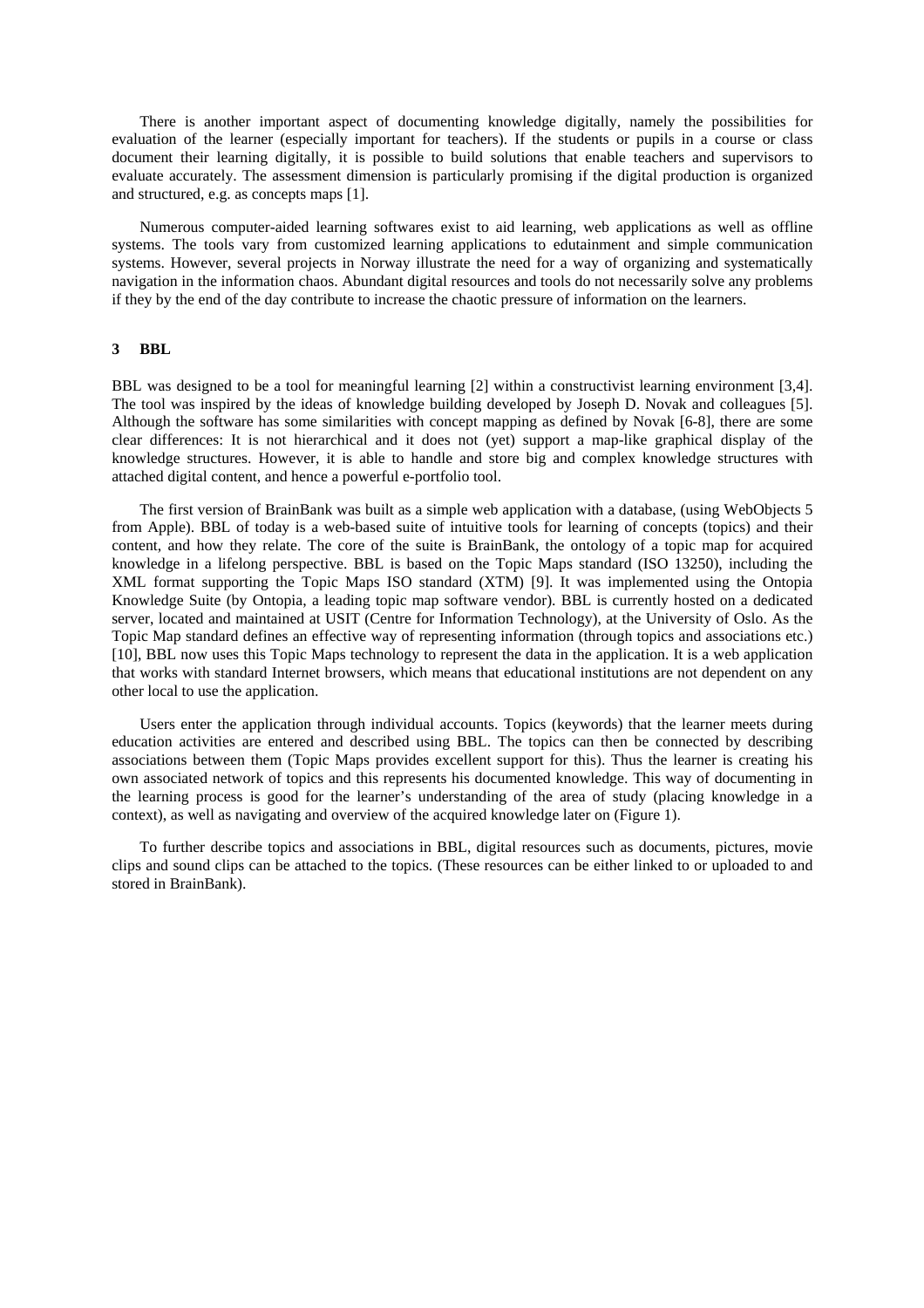

**Figure 1** The edit topic page in BrainBank Learning. The figure shows an 8<sup>th</sup> grade pupil's associations to the concept *World War II* ('2.verdenskrig', in Norwegian). Beneath the topic's name, there is a text field to give a definition/description of the topic. At the lower half of this page, there are three tabs (the grey area). These tabs represent associations from the current topic to other topics ('Assosiasjoner' in Norwegian) (currently selected), attached resources to this topic ('Ressurser' in Norwegian) and comments that are sent between the learner and the teacher ('Kommentarer' in Norwegian). The tab for associations is selected, and we can see all the seven associations made from *World War II* to other topics listed here, grouped by association types. The first type is called *is category for* ('er kategori for'), and it says that *World War II* is used as a category for Mussolini, the political fascist parti Mussolini was leading, and Hitler. The rest of the associations similarly illustrate the relations between the current topic (*World War II*) and other topics. An important notion: If we were clicking the names of the topics that are listed on this association tab, we would be taken to the view/edit-page of that topic (and hence we would se the names of the associations in the other direction)

BBL stimulates the learning process as the learner continuously reflects through and updates his own knowledge and stores it in BrainBank. This is because he has to discriminate received information to extract the essence of the information to document it in BBL, and also by relating new information to already existing knowledge by associating new topics to existing ones and describing the relation between them (Figure 2).



**Figure 2** The edit association page of BrainBank Learning. Here, the user can create/edit an association from one topic to another. To the left, we see the current topic, which is *World War II* ('2.verdenskrig' in Norwegian). To the right, 'Hitler' is chosen as target topic from a list of topics available in the learner's BrainBank. (If the desired topic is not in the list, the user can search for it within the complete pool of topics in his/her BrainBank, using the search field above the list). The grey area in the middle is where the real action goes on. The learner has chosen an association type to use to connect the two topics from the popup menu. This signifies a description of the association in both directions (note the black arrows). In this case, the labels chosen are *started, because of (among other reasons)* ('startet pga. bla.' in Norwegian) and *was responsible for* ('var skyld i' in Norwegian). In total, this gives the following meaning: *World WAR II - (was) started, because of - Hitler*, and *Hitler - was responsible for - World War II*. If no satisfactory association types can be found in the popup menus (all three are synchronized), the user can create a new one, by entering the desired descriptive text in the text fields above and below the black arrows. This new type will then be available from the list the next time the user enters this screen. There are two check boxes on this screen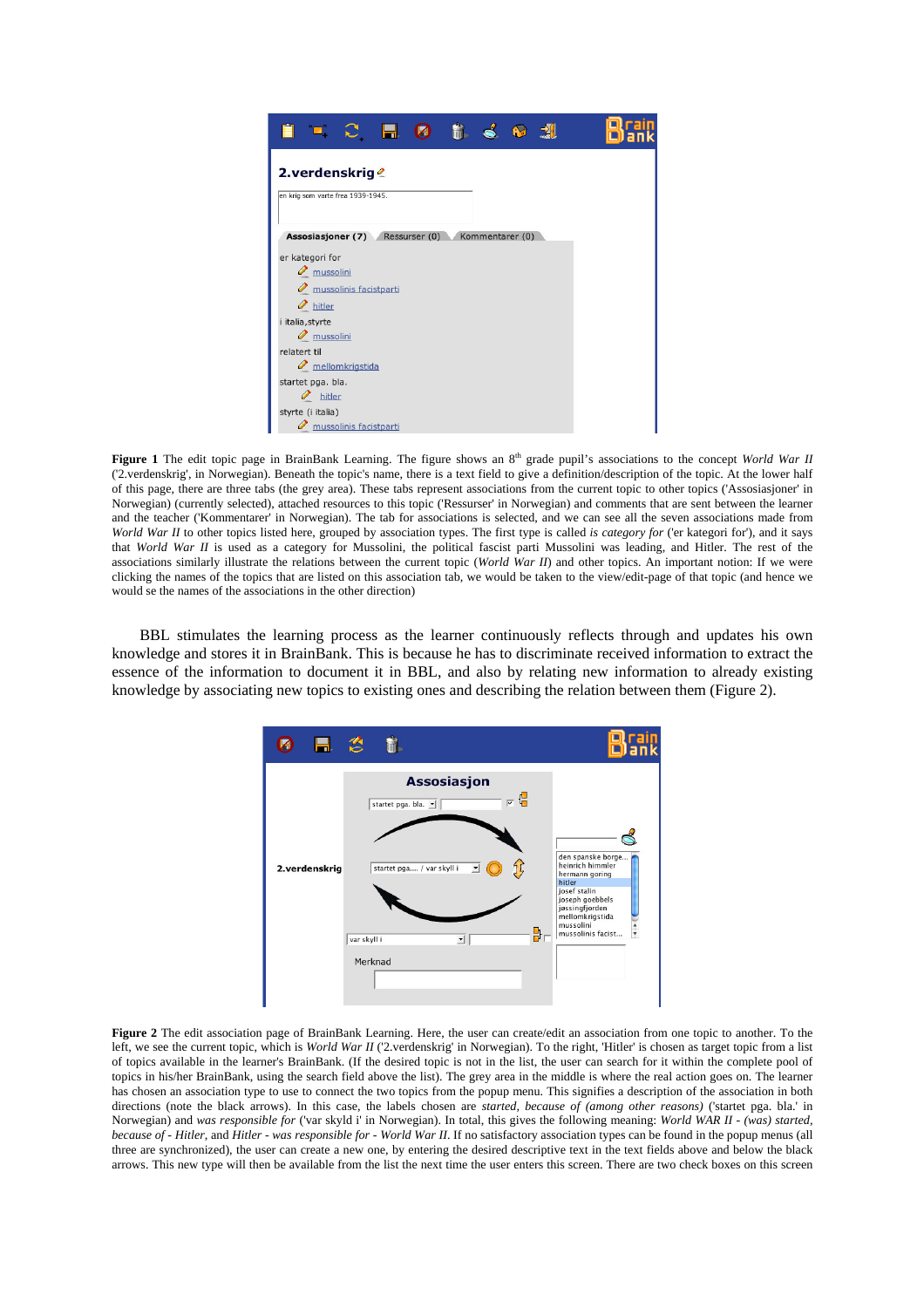as well, and checking these causes the topics to be categorized relative to each other (the direction of the categorization depends of course on which box is checked). Category is a special association type for constructing hierarchical knowledge structures.

The learning strategy represented by BBL opens for both formative and summative methods for evaluating students, which makes it a promising instrument for modern forms for education. Teachers and supervisors can at any time take a look at what their students and pupils has documented in BrainBank. This way, they both evaluate progress and the knowledge documented. By examining the associations the students have made between topics, the teacher gets an impression on how much the students really understand of the area of study as well.

# **4 The BrainBank project**

The BrainBank project has been a cooperative effort between PLP (Program for learning and practical pedagogy) at the University of Tromsø, Cerpus AS, USIT (Centre for Information Technology) at the University of Oslo, and Alsvåg primary and secondary school. The project was financially supported by The Norwegian Ministry of Research and Education, The Governmental Office of Education at Nordland County and Apple Computer Norway.

# *4.1 Project goals*

The main goal for the 1<sup>st</sup> phase of the BrainBank project was to evaluate practical use of BBL and to find out if it helps improve learning to become more effective. It also aimed to discover how the learning process could be further improved.

Because of the short timeframe for this phase of the project, the focus has been on the learning process itself, more than on the outcome of the learning. It is hard to get any reliable results on how any specific method of learning will affect the learning outcome without conducting research over a long period of time (several years).

# *4.2 Test personnel and project timeframe*

The project group consisted of ten girls and six boys in  $8<sup>th</sup>$  grade (approx. 13-14 years of age) at Alsvåg barneog ungdomsskole (Alsvåg primary and secondary school). Two teachers were also a part of the project. The project is roughly divided into three phases<sup>1</sup> with a total time span of minimum six years. This paper presents the results from the first phase, going from July 1<sup>st</sup> 2002- July 15<sup>th</sup> 2003.

# *4.3 Project methodology*

The project was carried out along the lines of action research. Development and research have been tied up together in a common process, and this has colored the process in the project. A qualitative approach has been chosen, and these are the main activities used in the project:

- Observation of the project group (in their classroom)
- Observation of the pupils' brainbanks (in BBL)
- Interviews with teachers and pupils (individually and in groups)
- Questionnaire

 $\overline{a}$ 

- Informal conversations
- Written statements from the pupils

Some interviews, informal conversations and observation in the classroom were undertaken in the early stages of the project, but the main focus of the project activities was at the later stages of the project (when the pupils and teachers had had some time to learn how to use BBL, and had some experience from using it).

<sup>1</sup> Phase 1: 1 year time span, phase 2: 2 years, phase 3: several years.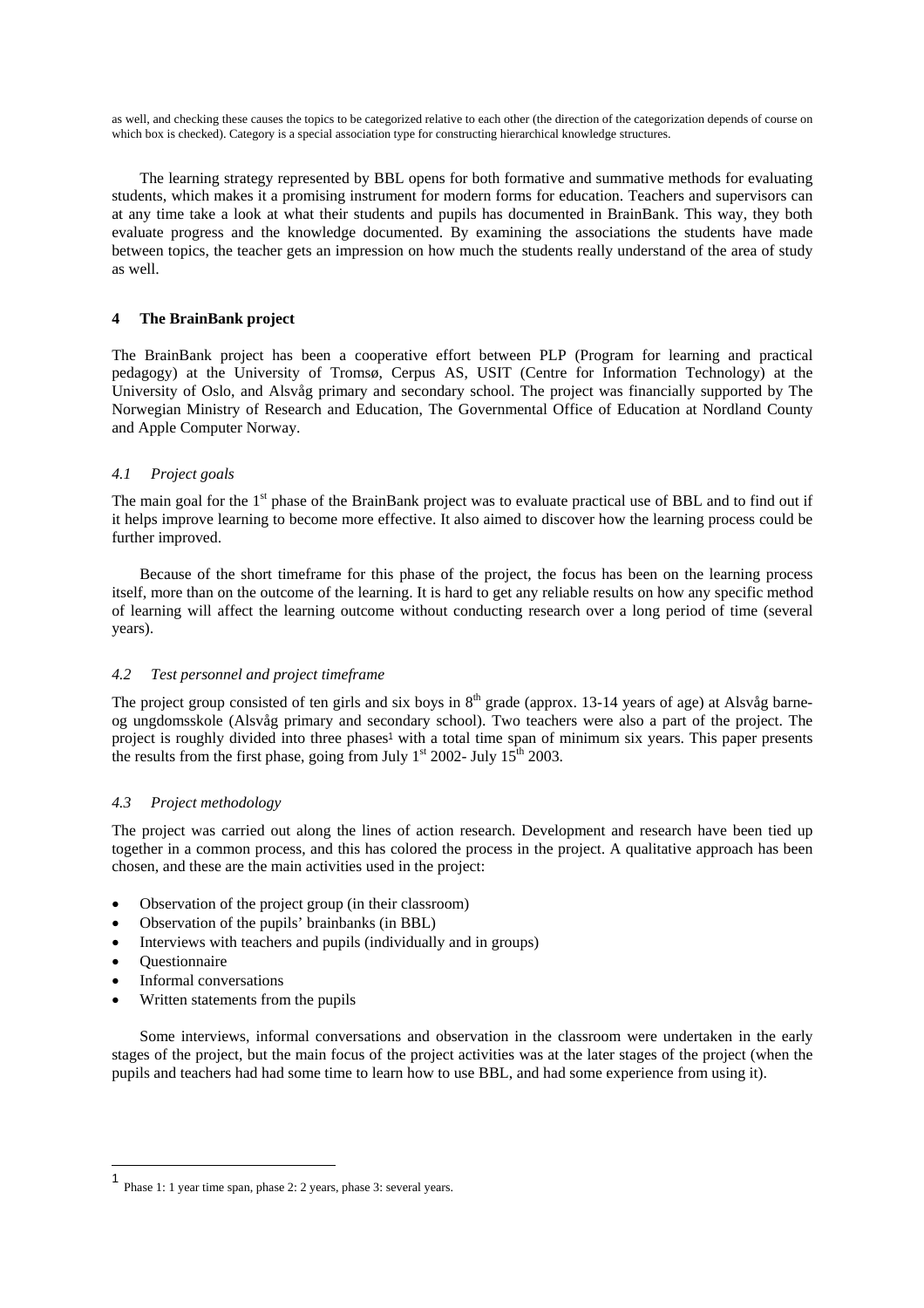# **5 Main findings**

BBL has been used for individual work during teaching, individual work at the end of a lesson in class, individual in-depth studies, during group work and projects. BBL was found to work well within most educational methods, but some of the pupils (and the teachers) felt that they needed more time to work properly with BBL: 45 minute sessions were sometimes to short to acquire, digest and process the information, and then to document the new knowledge precisely as piece of the total knowledge map. These pupils asked for longer sessions.

#### *5.1 Learning awareness*

Initially, the pupils had problems coming up with a well-founded answer when asked to explain why they should use BrainBank. Neither were they able to write down satisfactory explanations of the key terms *keyword*  and *category* from BrainBank. However, when some time had passed, observations of their work in BrainBank showed that in reality, they had gained quite a good understanding of the concepts of keywords and categories. With few exceptions, all of them had used both keywords and useful categories in BrainBank, even though they might not have been able to define them explicitly and independently of practical use.

In the later stages of the project, many of the pupils were able to formulate how BBL improved their learning. They had gained an explicit awareness of their own learning process. Based on the replies from the pupils (in interviews), especially two factors were identifiable; structure and order, and repetition of learnt material. Ten out of sixteen in the project group made statements related to structure and order. They felt it was better to structure and store the knowledge in BrainBank than on paper. (See Table 1 Statements from the pupils regarding reflection on the learning process.)

Pupils often think of repetition of learnt material as boring. Still, it is widely acknowledged that repetition is one of the best ways of *saving* knowledge. Seven out of the group of sixteen pupils said that BBL helped in remembering what they had learned. According to these pupils, BrainBank mainly helped because they could easily go back and take a look at what they did earlier, what they had written down of keywords and associations. The same pupils said that they regularly used BrainBank to repeat for themselves what they had learned (home or at school) (See Table 1 Statements from the pupils regarding reflection on the learning process.)

A third element that sticks out is that of awareness of learning. Some of the pupils say that they now pay more attention to *how* they are learning. The fact that the pupils had started reflecting on the structure of the learnt material and repetition in itself represent an improvement when it comes to how conscious the pupils are of their own learning. In addition, especially four pupils made explicit statements that clearly indicates that they have started a process of reflecting on their own learning process as such (See Table 1.)

All of these three main findings (structure, repetition and awareness of learning) are interesting to note in terms of using BrainBank to support and improve the learning process [6,7]. Here follows some of the pupils' self-expressed views on their own learning when using BrainBank (all translated from Norwegian, obviously).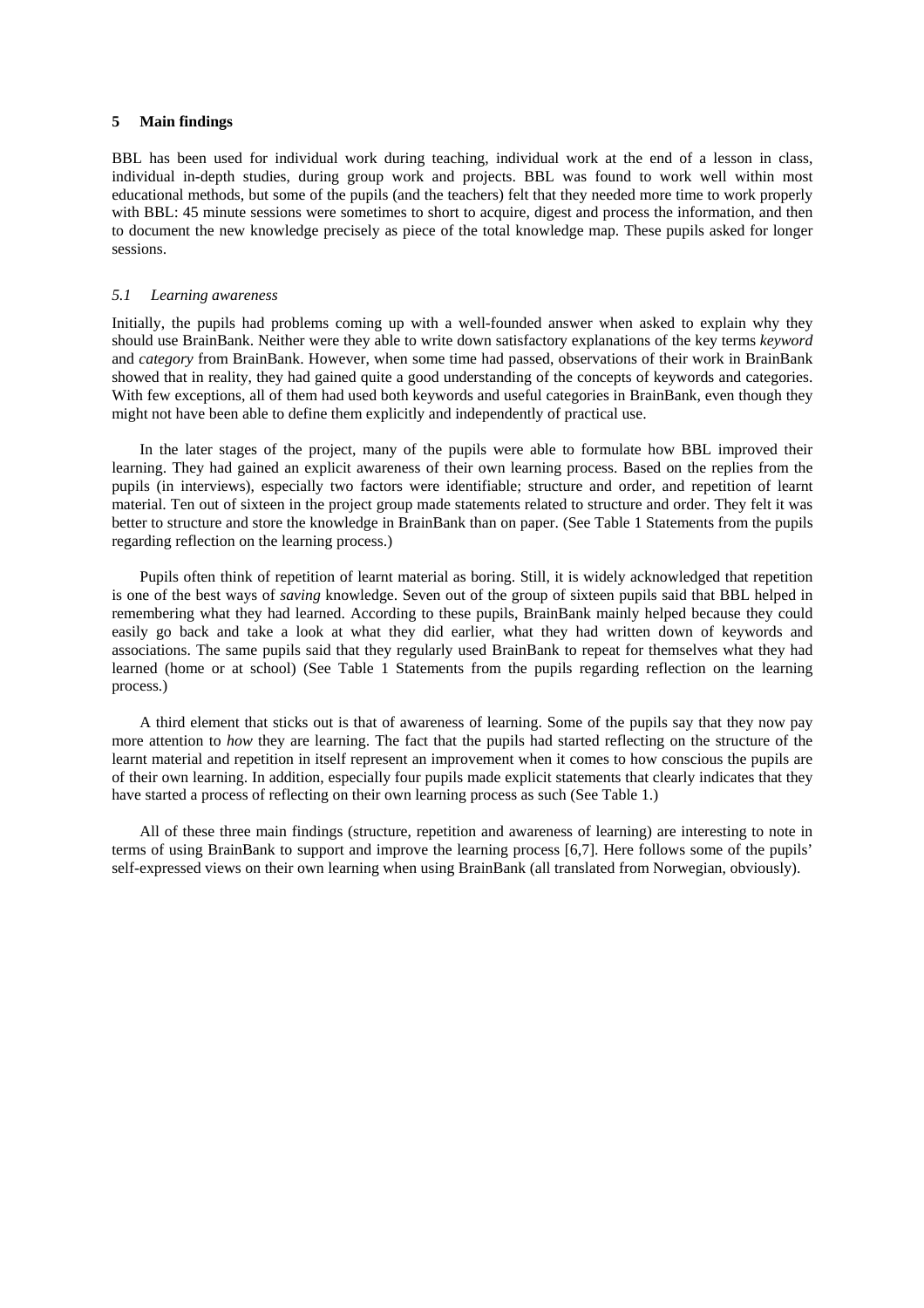| <b>Structure and order:</b> |                                                                                                                |  |
|-----------------------------|----------------------------------------------------------------------------------------------------------------|--|
|                             | "We can save things, so we won't forget it. It's simply to enter BrainBank, and there we have it. It's easy to |  |
|                             | save and easy to retrieve. We learn more and more through the years."                                          |  |
| <b>Repetition:</b>          |                                                                                                                |  |
|                             | "You kind of get a repetition of what is learned when typing it into BrainBank. When I'm in $9^m$ grade, I can |  |
|                             | look back on what I learned in $8^{th}$ grade."                                                                |  |
|                             | <b>Learning awareness:</b>                                                                                     |  |
|                             | "You become more aware of what you read when writing keywords. You pay more attention. When I do my            |  |
|                             | homework more in-depth, because I'm going to find keywords."                                                   |  |
|                             | "I have to read more concentrated to be able to make keywords and see associations."                           |  |
|                             | "We have to really know the material. We can't just copy the book. We have to be more prepared for class. I    |  |
|                             | <i>do prepare better for class.</i>                                                                            |  |
|                             |                                                                                                                |  |

#### Table 1 Statements from the pupils regarding reflection on the learning process.

#### *5.2 Motivation*

Pupils and teachers in the BrainBank Project express that they think BBL is an exciting tool that is easy to use and to learn. Here follows some quotes from the pupils to illustrate the pupils' enthusiasm for the new elements BrainBank represents (all translated from Norwegian):

| <b>Motivation:</b>                                                      |  |  |
|-------------------------------------------------------------------------|--|--|
| "I'm so proud when I see how many keywords I've got in BrainBank!"      |  |  |
| "We think it's easier. Notes on paper can easily be lost or destroyed." |  |  |

Table 2 Statements from the pupils regarding motivation.

These statements (Table 2) are representative for the entire project group. One can raise the question if it is BBL that gives increased motivation among the pupils, or if it is simply the use of computers in general. Previous studies have reported that the use of ICT generally increases motivation. It is hard to separate the use of BBL from the use of computers in general with regards to motivation in such a short period of time as this first phase of the BrainBank project. But it might be an indication that almost all of the pupils expressed that they would like to use BBL in more subjects than the two picked for the project. Some even say that they would like to use BBL in all subjects, and that it would help them see connections between the subjects, e.g. languages etc.

### *5.3 Summary of the activity in BBL during the project*

To summarize the activity among the pupils during the project, key numbers are presented in Table 4:

|            | Number of topics (keywords) registered | <b>Number of associations</b> |
|------------|----------------------------------------|-------------------------------|
| Low point  |                                        |                               |
| Average    | 225                                    | 38                            |
| High point | 300                                    | 78                            |

Table 3 Activity in BBL during the project.

As the table shows the number of associations is relatively low compared to the number of concepts. The most apparent reason is that BBL was used as a tool in "traditional" activities, and as the teachers did not focus on associations for all educated themes, the pupils were not always given time to build associative structures. Moreover, BBL as opposed to mind mapping and concept mapping software did not have a map-like graphical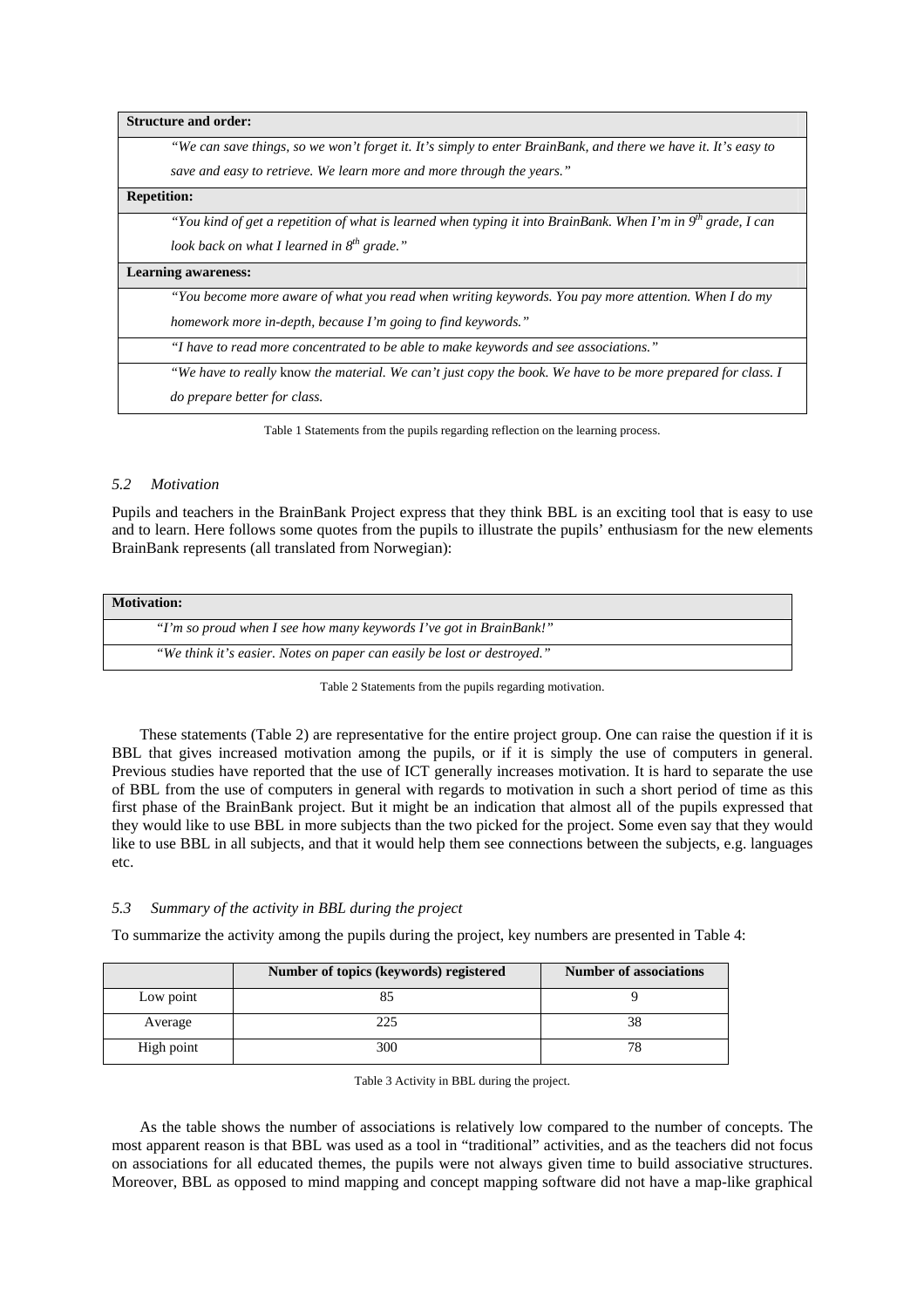interface. The lack of a good graphical visualization of the associations probably made it less apparent for the pupils why they should undergo the relatively time-consuming process of building a semantic associative map.

#### *5.4 Challenges*

One issue that came up is how detailed and how often the teachers should evaluate the pupils. BBL offers possibilities of accurate and detailed evaluation, because of the teachers' possibility to look at the pupils' work. Since the pupils' work in BBL includes associations (and hence much of the pupils' understanding in the area of study), the teachers have the option of seeing how the pupils think of the relevant topics and their place in the context. However, for a teacher to do this kind of detailed evaluation of many pupils is time consuming. So, even if this challenge is not related directly to BBL (a teacher can simply choose not to use it for evaluation) the new options of assessment bring this issue out into the light. A possible answer to this could be to automating this by using techniques like latent semantic analysis [11] or by comparing topic maps: If some pupil's topic map is widely apart from the other pupils and/or the teacher's, you may take this as signal to talk to the pupil.

## **6 Conclusion and the road ahead**

The project concludes that  $8<sup>th</sup>$  grade pupils are motivated by BBL and that BBL may stimulate metacognitive processes and reflective learning. Moreover, the results suggest that BBL is a promising strategy for associative learning and adapted education. BBL represents and supports a learning strategy that places the learner in the centre of the learning process. The idea is that the learner himself is (to a certain extent) building and documenting his own knowledge structure, centered on the actual content of the material he has worked with. According to the results from phase 1 of the BrainBank project, this strategy seems successful in several aspects. Previous experiments has shown that concept mapping tools facilitate meaningful learning and the creation of powerful knowledge frameworks that not only permit utilization of the knowledge in new contexts, but also retention of the knowledge for long periods of time [7,8]. In the ongoing follow-up study we will investigate more closely if similar results could be obtained without the map-like visualization.

Up till now (at least in Norway) much of the use of ICT in education and learning has been focused on the advantages of using digital media when it comes to communications, storing and motivation. There should be a greater focus ahead on developing systems that can help in *internalizing* the information available on the Internet (and other digital media) to build knowledge. Systems like BBL have several advantages in this picture. Firstly, when documenting knowledge in this tool, that documenting process helps the learning itself. Secondly, when the knowledge is documented, the system will work as a kind of personalized "encyclopedia" to the user. This lexicon is actually intuitive to navigate and search since everything is built on structures that user has made himself. In addition to that, as BBL of today (version 2.2) is using Topic Maps (and XTM) technology, navigation is made even more powerful (through associations etc.). Thirdly, in a larger perspective, if merging some of the users' topic maps, this kind of structure can represent the documentation of knowledge inside an organization or any other body.

Many issues for further research and development have appeared during this project. Several of those require a longer period of time to research than what the first phase of the BrainBank project offered. The following questions would be interesting to try to answer (through further research):

- How to ensure that BBL contributes to cooperative work between different subjects?
- How does BBL affect different ways of working, the learner's learning process and the outcome of the learning?
- How can the teacher most efficiently follow up on the individual learner's development through BBL?
- How can BBL best be used to aid the learners' reflection on their own learning?
- How can BBL best be used as a part of the learning habits of the learner, i.e. that the learner uses BBL on his own initiative?
- How can the teacher best guide the learners and help structuring of topics and associations in BBL?
- Would it help the learning process if the learners could explore end utilize directly each other's brainbanks?
- How can BBL best be used together with other e-learning resources (such as CmapTools, which already supports XTM 1.0, tools for building learning designs and e-curriculums, latent semantic analysis, learning management systems, etc.)?